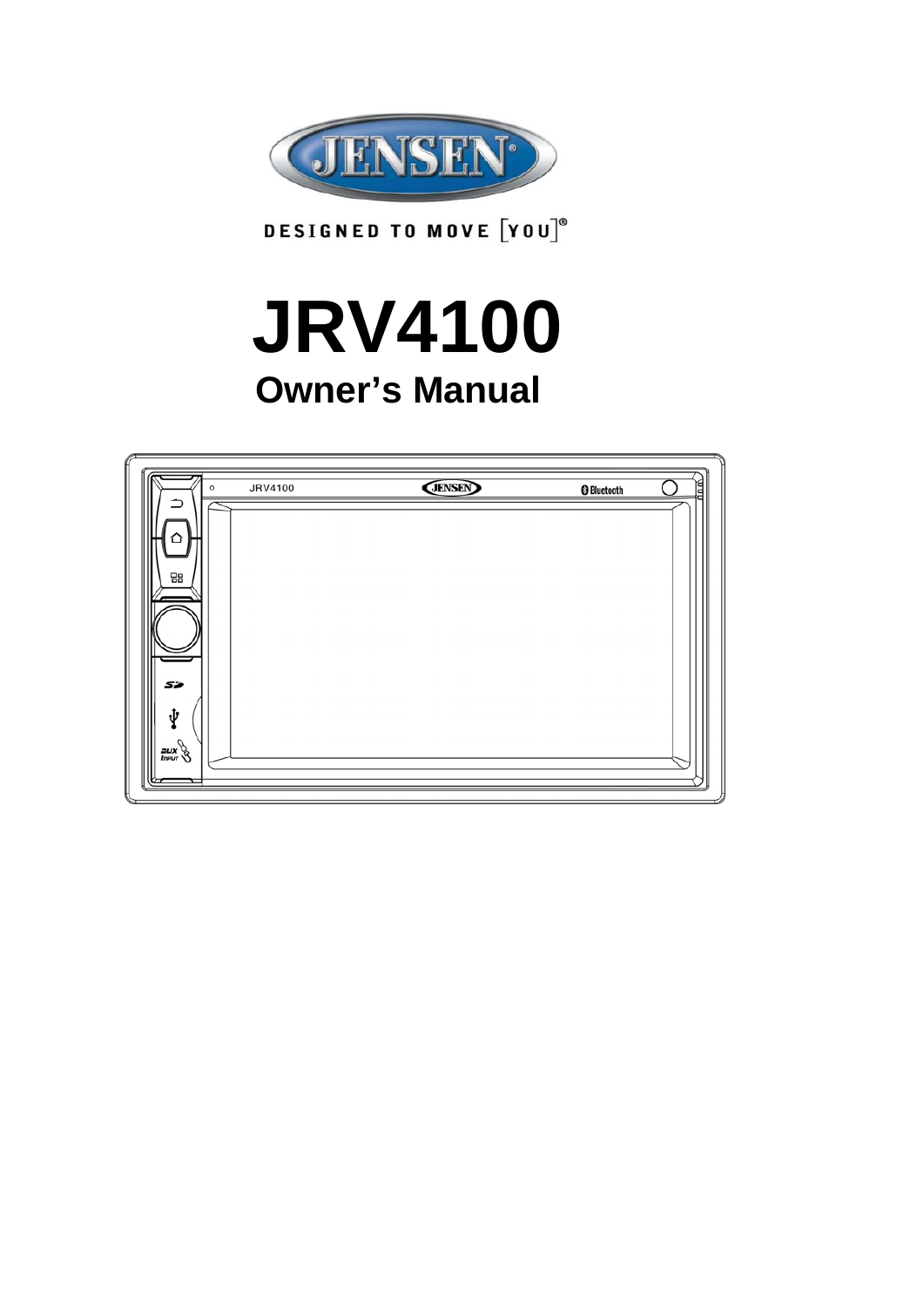# **Content**

| Radio Operation 04    |  |
|-----------------------|--|
|                       |  |
| Settings Operation    |  |
|                       |  |
| Aux-In Operation 2009 |  |
|                       |  |
|                       |  |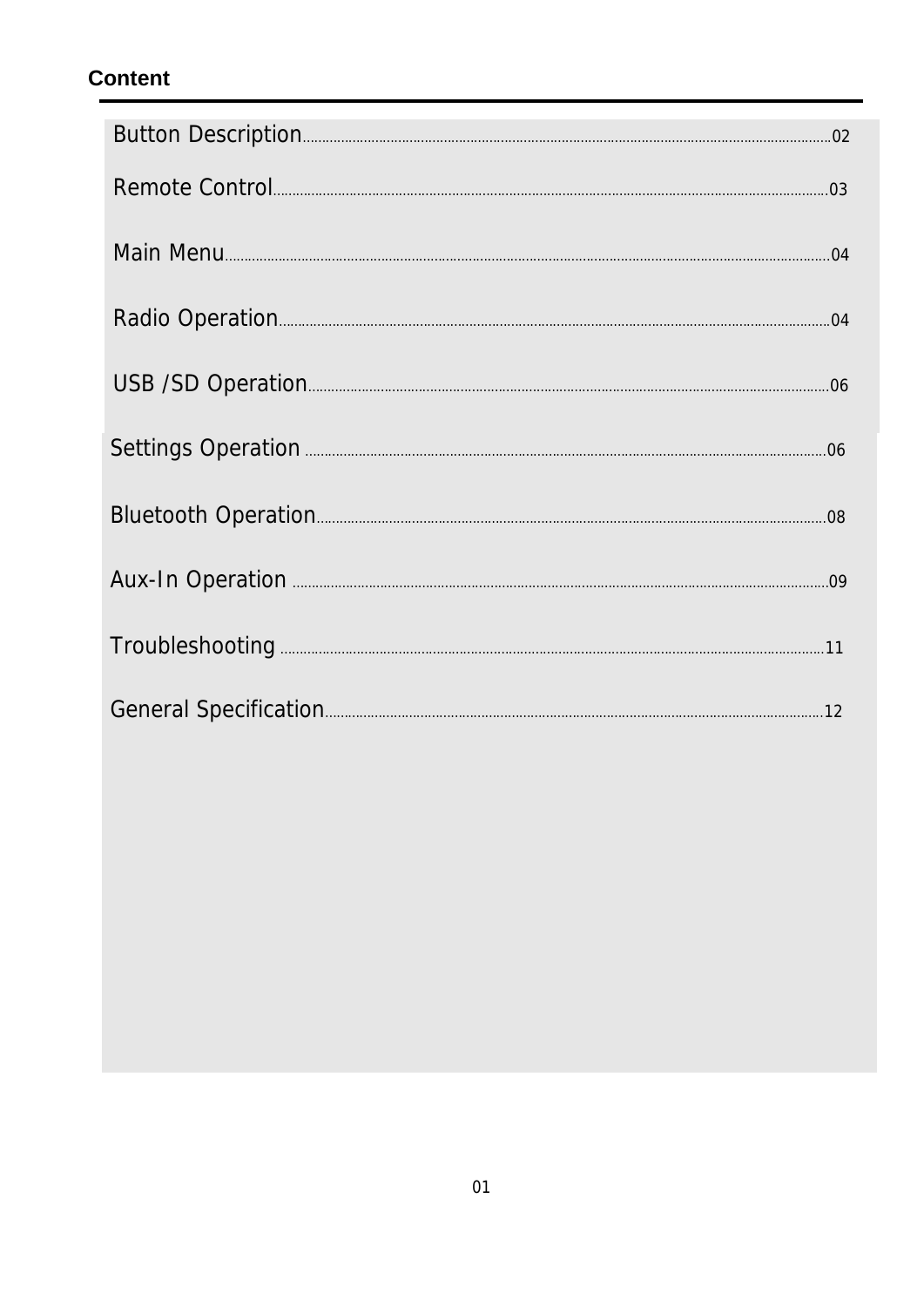

#### **1. MIC**

#### **2. RETURN Button**

Press return button to go back to previous menu.

#### **3. HOME BUTTON**

Press home button to return back to main menu.

#### **4. SOURCE BUTTON**

Press source button to change mode.

#### **5. POWER / MUTE Button /VOL**

Press it to turn on the unit. Press and hold for 2 seconds to turn the unit off .Press the button briefly to mute .Please notes that the volume will be muted on all audio output connectors. Rotate VOL knob to increase or reduce the volume.

#### **6.SD**

SD card slot, for Multimedia playback files only. Insert a SD CARD into this slot and the unit will automatically start reading and playback. (Supported Music File Format: MP3 and WMA files)

#### **7. USB**

USB for Multimedia playback files only. insert a USB into this slot and the unit will automatically start reading and playback. (Supported Music File Format: MP3 and WMA files)

#### **8.RESET**

Press it with a thin/sharp object, the unit will then be reset to factory default settings.

#### **9.AUX**

Put the Aux plug into the Aux-In jack which is marked on front panel.

#### **10. Display**

Displays information when operating the unit.

#### **11. Remote Sensor**

Remote control signal receiving window. Max distance is 20 ft (6m), 45 deg.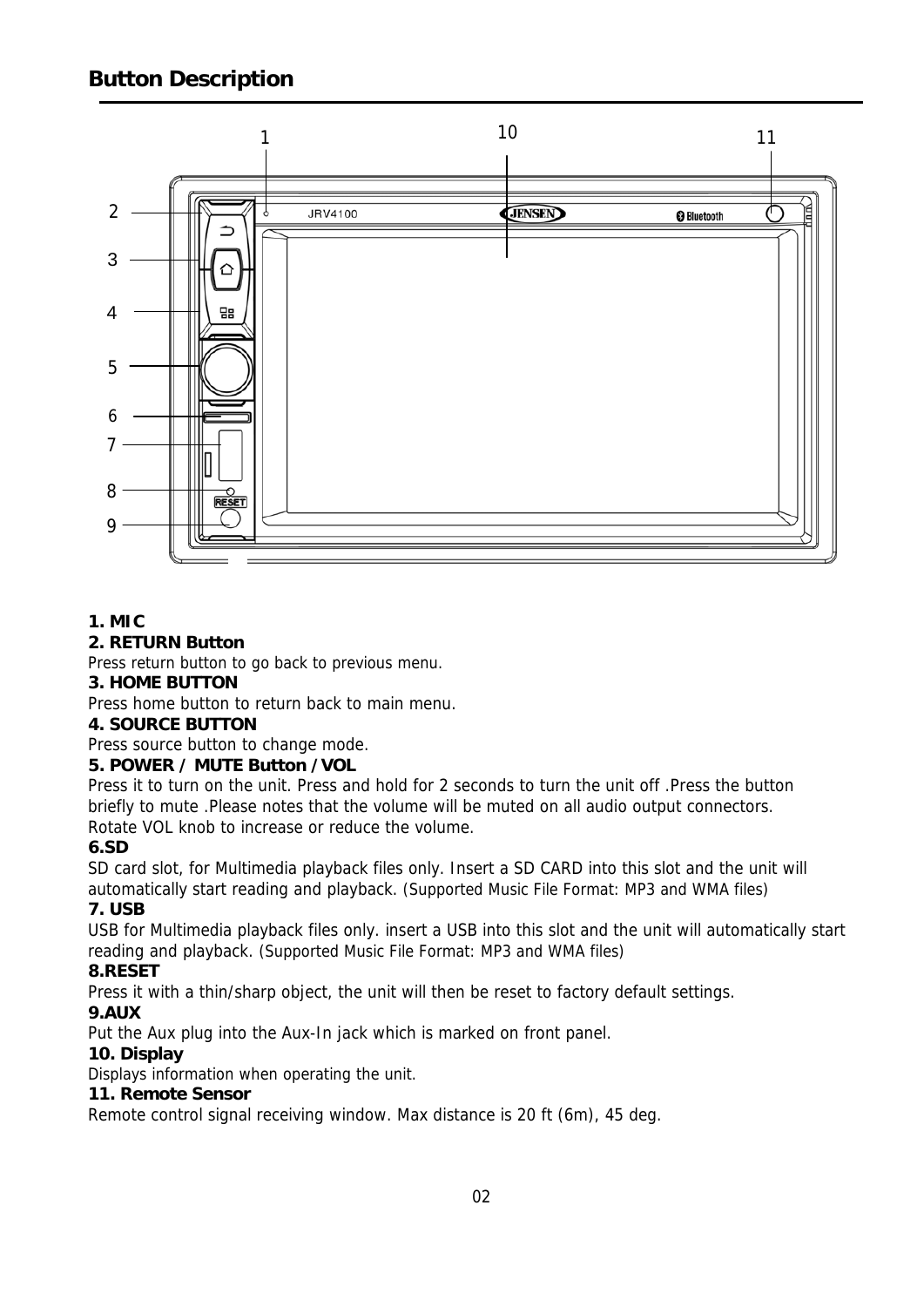# **Remote Control**



1: POWER 2: MODE 3: LEFT 4: PREVIOUS/Accept 5: VOLUMN DOWN 6: MUTE/BLUETOOTH 7: UP 8: OK 9: DOWN 10: MENU 11: SERARCH 12: RIGHT 13: NEXT/REJECT 14: VOLUMN UP

#### **1. POWER button**

Power on or power off.

#### **2. MODE button**

Press it to select the mode: Radio, USB (if there is a USB device in the unit), SD (if there is a SD/MMC card in the unit), Bluetooth, Aux-In.

#### **3. LEFT button**

Press it to move the cursor left.

#### **4. / ACCEPT**

In USB / SD mode, press to skip to the previous track.

In Radio mode, press to seek to previous station.

In Bluetooth mode, press to make a call after inputted a phone number or accept an incoming call.

#### **5. VOLUME DOWN button**

Press to decrease volume level.

#### **6. Mute button/Bluetooth button**

Short press to mute the volume output, press again to resume volume.

Long press this button to enter into Bluetooth mode (Handsfree).

#### **7. UP button**

Press it to move the cursor up.

#### **8: ENTER**

Press it to confirm your selection.

#### **9. DOWN button**

Press it to move the cursor down.

#### **10. MENU**

Press it to show main menu.

#### **11. SEARCH button**

Press to auto store AM/FM stations.

#### **12. RIGHT button**

Press it to move cursor right.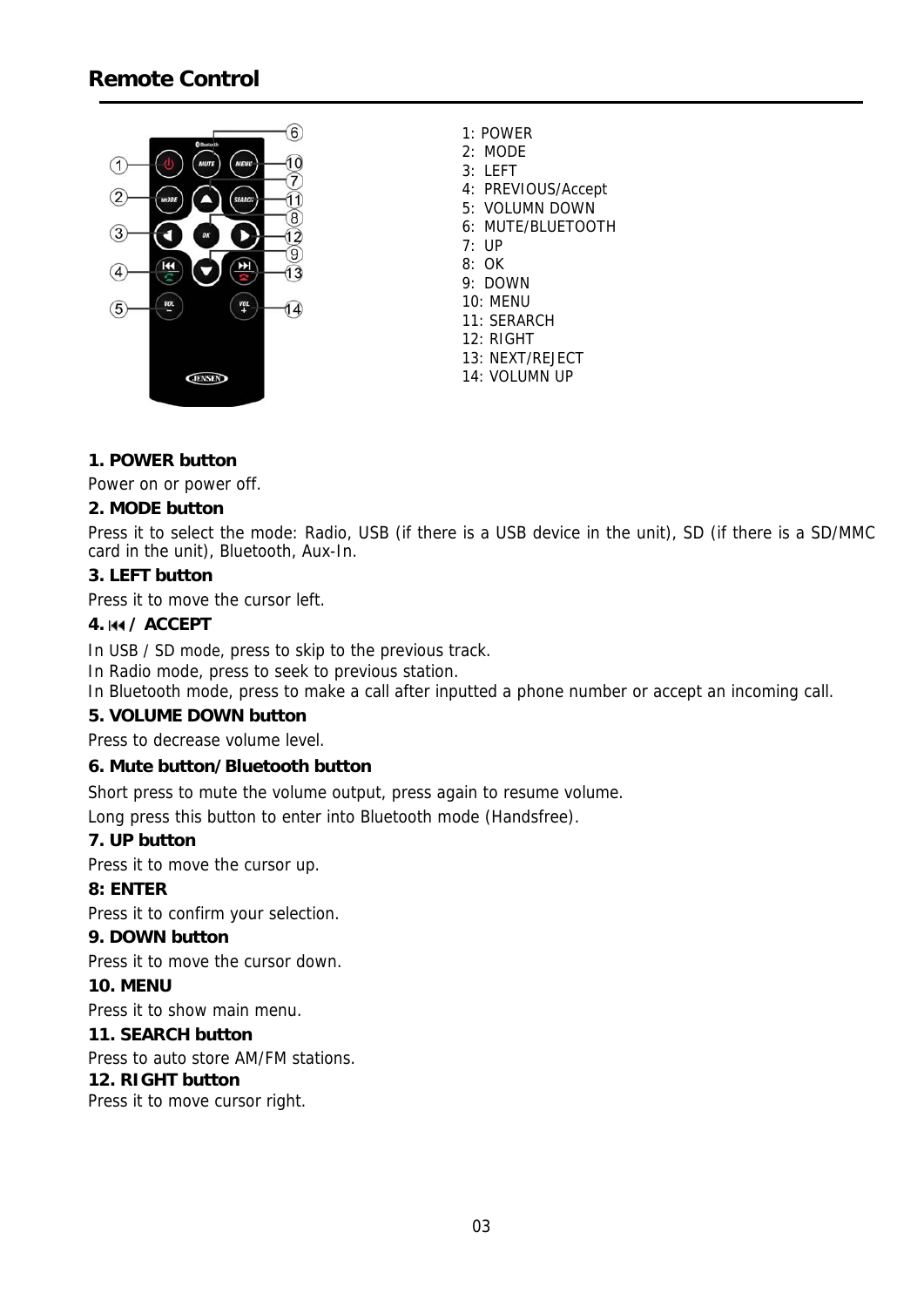#### **13. NEXT/REJECT button**

In USB / SD mode,, press  $\blacktriangleright$  button to skip to the next track

In Radio mode, press to seek to next station.

In Bluetooth mode, press to end a call or decline an incoming call.

#### **14. VOLUME UP button**

Press to increase volume level.

#### **Note:**

- The distance may vary according to the brightness of ambient light.
- If the remote is not used for an extended period of time, remove the battery to prevent possible damage from battery leakage or corrosion.
- Do not place any objects between the remote control unit and the sensor on the unit.
- Do not drop the remote control onto the floor; it may damage it beyond repair.
- Do not use the remote control unit while simultaneously operating the remote control unit of any other equipment; they may interfere resulting in improper operation.
- The battery normally lasts for about one year depending how often the remote control is used. If the remote control unit isn't working even when it is operated near the unit, replace the battery with a new battery of the same make and use only a lithium cell battery type: CR2025 (3V).
- Dispose empty batteries in accordance with your local governmental regulations.
- Do not short-circuit, disassemble, heat or dispose of flammable battery.
- Keep the battery out of reach of children, should the battery be swallowed, immediately seek medical attention.



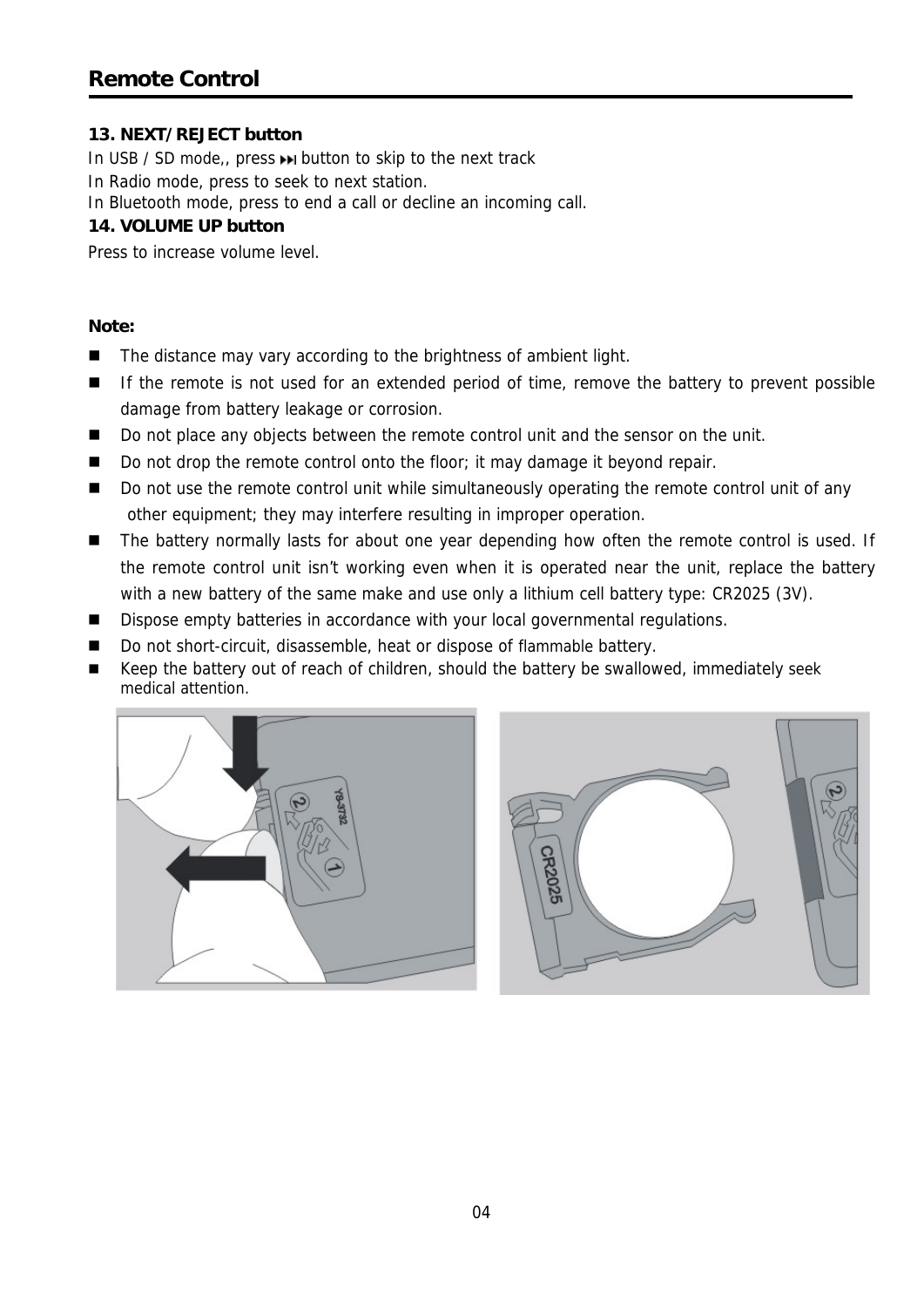# **Main Menu**

The best way to discover the program is to explore each screen in detail, and to find out how to move from one to another. Read this chapter for a guided tour.

Unit starts by displaying the main menu.

This is the root of the screen hierarchy, and you can simply access all features by tapping on the touch screen buttons.

Tap the icons to enter a desired mode.



#### **Radio Operation**

To start radio, tap radio button on main menu screen.



DХ

Q

Touch it to select station backward automatically, touch and hold this icon to select station backward manually.

Touch it to select station forward automatically, touch and hold this icon to select station. forward manually.

Touch it to select FM1—>FM2—>FM3.

Touch it to select AM1—>AM2.

Touch this button can turn on or turn off Local function.

Touch this button to select mono sound reception.

Touch this button can scan the stations from 1-18, Long Touch it to save the stations with good reception automatically and scan each station for about 5 seconds.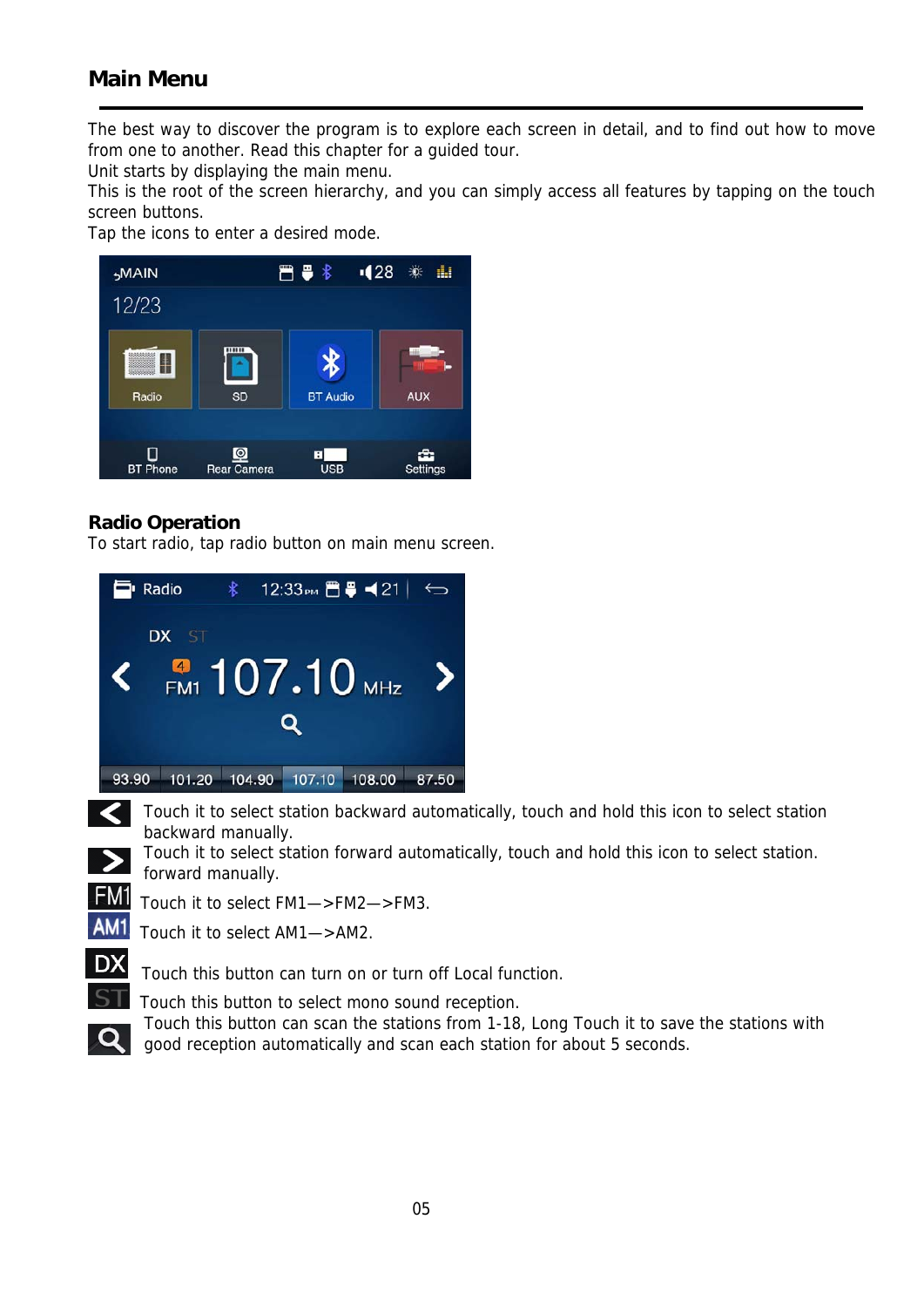#### **USB/SD Operation**

When a file of USB or SD card is played (music, video, photo), the screen will show following interface:

#### **Music Controls**



- $\blacksquare$  Press to skip to the previous track.
- 
- Play/pause button.
- Press to skip to the next track.

Press to play track randomly  $\propto$ 



Press to repeat (REP  $1 =$  > REP ALL)



Press to view images

Press to play videos

#### **Video / Picture Controls**



Rotate the image clockwise by 90 degrees



Zoom image in or out or change video aspect ratio



Press to show all file

#### **Settings Operation**

#### **Setting Control**

Your device has default system setting, you can customize the settings to suit your personal needs. Once you change settings, your new settings will remain until you change it again. To enter the setting screen, tap it on the main menu.

#### **General Control**



| Clock:           | setting the clock                                                          |
|------------------|----------------------------------------------------------------------------|
| Radio Area:      | select radio area (Europe,<br>USA, South America, Russian, Asia, Japanese) |
| Version:         | firmware version                                                           |
| Key Beep:        | set beep sound on / off                                                    |
| Loudness:        | select on / off                                                            |
| Standby Display: | set standby display on or off                                              |
| OSD Language:    | select English / Spanish                                                   |
| Subwoofer:       | set subwoofer on / off                                                     |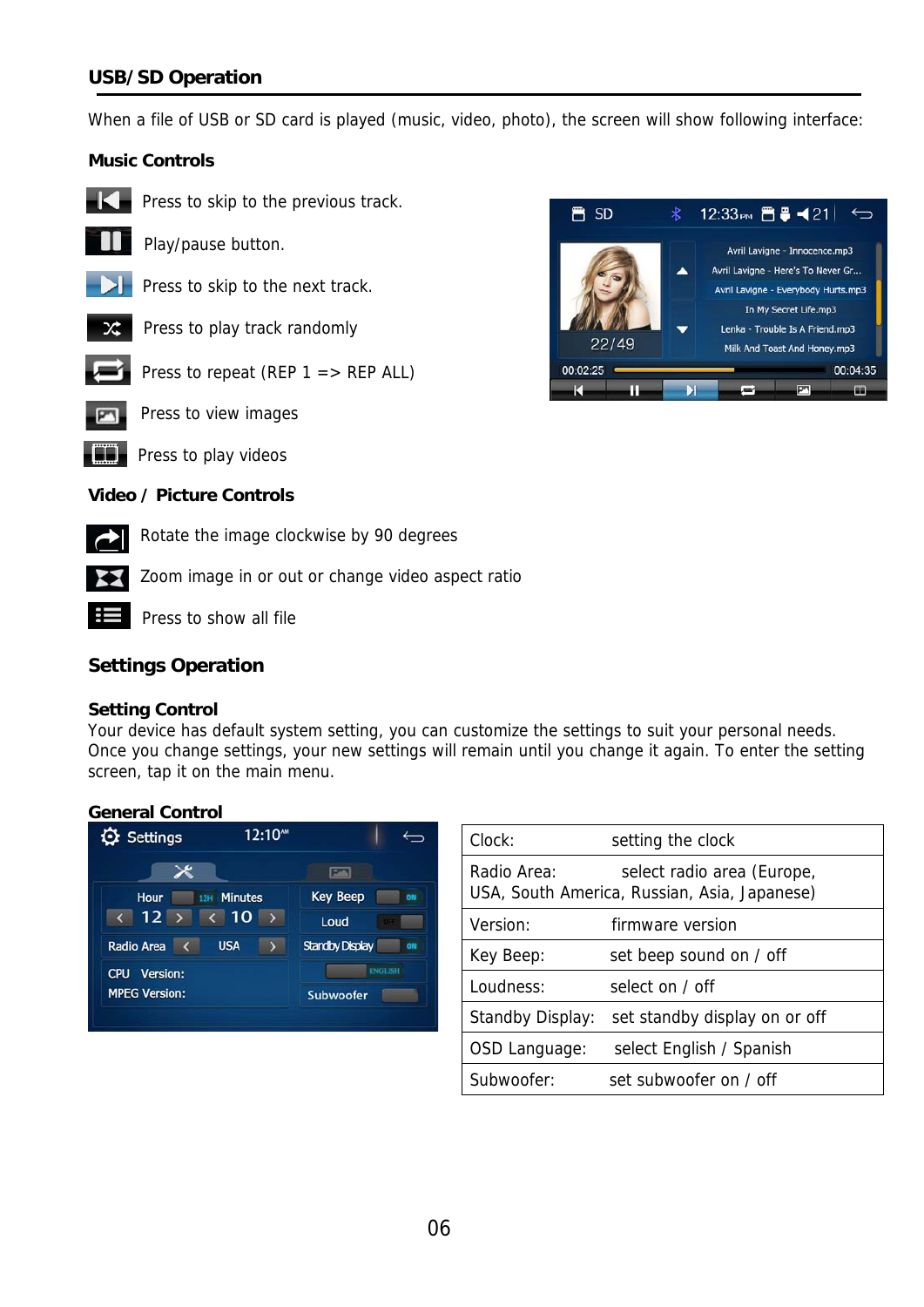# **Settings Operation**

Tap Wallpaper button to setup wallpaper



#### **Sound Control**

| Tap        |             | button to Sound Control page |
|------------|-------------|------------------------------|
| 轉 Audio    | *           | 12:33 PM □ ● 121<br>۳        |
| <b>TRE</b> | $+6$        |                              |
| <b>BAS</b> | $+6$        |                              |
| EQ         | <b>USER</b> |                              |
| <b>BAL</b> | $+6$        |                              |
| <b>FAD</b> | $+6$        |                              |
|            |             |                              |

| EQ: select User-Classic-Rock-Pop-Jazz-Flat |
|--------------------------------------------|

#### **Subwoofer**

Connect the subwoofer to the unit using sub output (see electrical diagram).

#### **Parking**

When the car is stopped and the parking brake is on, the screen can display the video/image, otherwise the screen can't display the video/image.

#### **Rear View Camera**

This unit is equipped with Rear View Camera input. The camera is used to observe the situation behind the vehicle when you are backing the car.

Please connect your Rear View Camera with the back car video input. (Refer to page 4) Rear View Camera picture will be enabled when you are backing the car.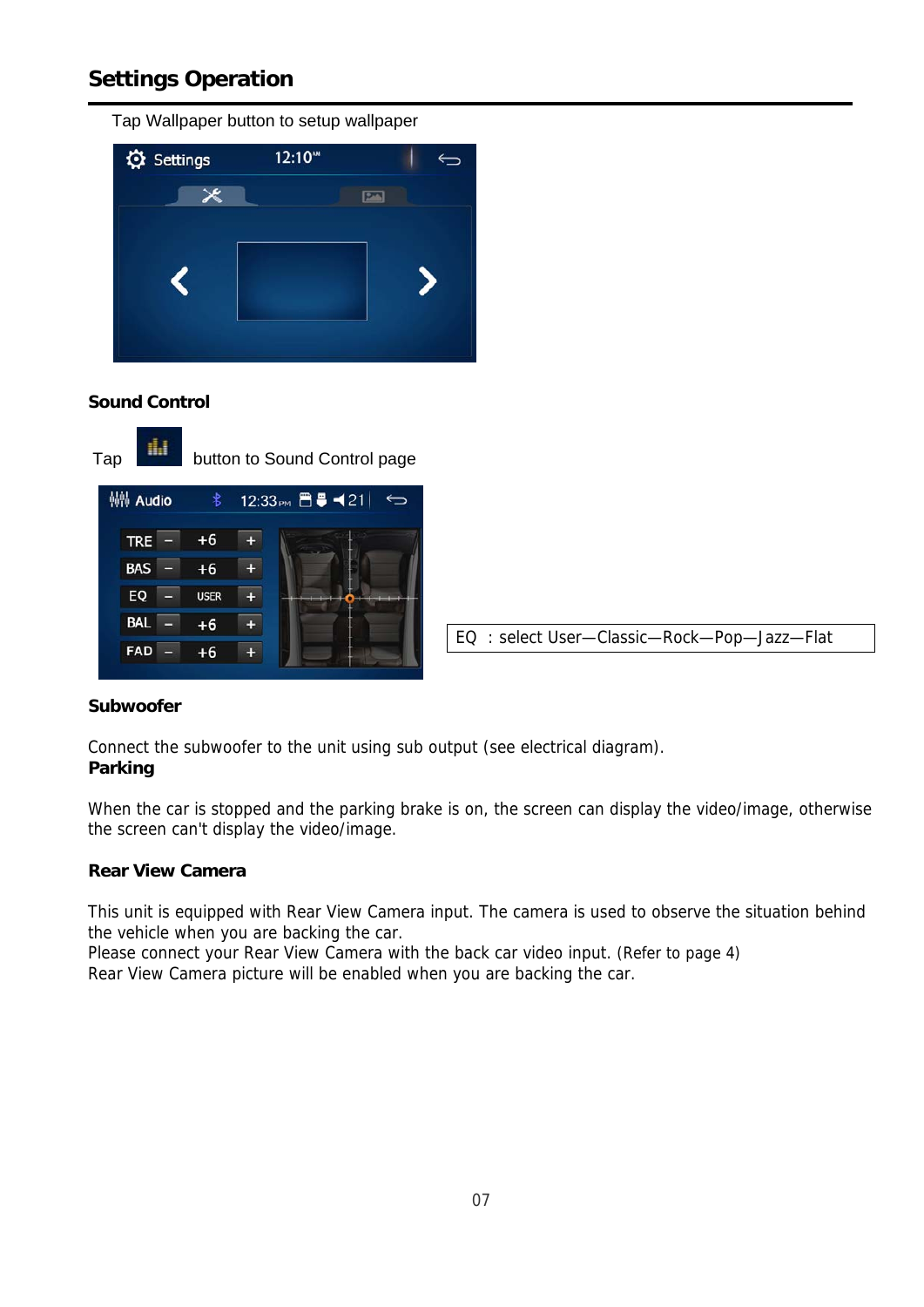## **Bluetooth Operation**

**Warning:** Driving and having a telephone conversation at the same time is dangerous, please park your car before having a telephone conversation. The supplier waves any and all liability when this warning is not followed.

#### **Bluetooth section**

To enter bluetooth mode, you can tap bluetooth icon on main menu or long press the mute/bluetooth button on the remote control or press mode button on remote.

#### **Pairing Mode**

For the 1st time using bluetooth, you need to pair the mobile phone.

When a phone has not been paired with the unit, the BT icon and pairing mark will blink continually on the panel.

When the unit has connected with the phone, the BT icon will turn on and the mobile phone name (if available) will be display on the panel.

日

Handsfree



Tap to connect / disconnect bluetooth.



CAR KI 10086  $\overline{2}$  $\frac{3}{2}$  $5\overline{)}$  $S<sub>0</sub>$  $\frac{8}{100}$  $\frac{9}{20000}$  $\frac{7}{\text{p}_\text{max}}$  $\ddot{\mathbf{0}}$  $#$  $-1)$ 

12:33 PM □ ● 121

Tap **button** to enter call mode.

In call mode, the unit can be used as your phone, making and receiving calls are possible with

bluetooth, simply tap phone number and tap **button** to accept a call, and tap button to hang up.

1) Tap the button and the device will automatically makes a call to the latest call in its call log.

2) The volume will be operated separately while calling.

#### **Calling History**

To upload history & contacts off phone, tap (phone book icon) to reach contacts menu. Tap (download icon) to gain access to phone information. The phone may ask for permission to release information. Select "yes" and contact & call history will become available.



Tap **button can see call history**.

After the unit be allowed download the data from phone.

Tap  $\mathbb{R}^2$  button can see the call records of which have been received, tap button can see the call records of which have been dialed , tap  $\mathcal{R}$  button can see the call records of which have been missed , Tap the  $\bigcirc$  button to dial the number you chose.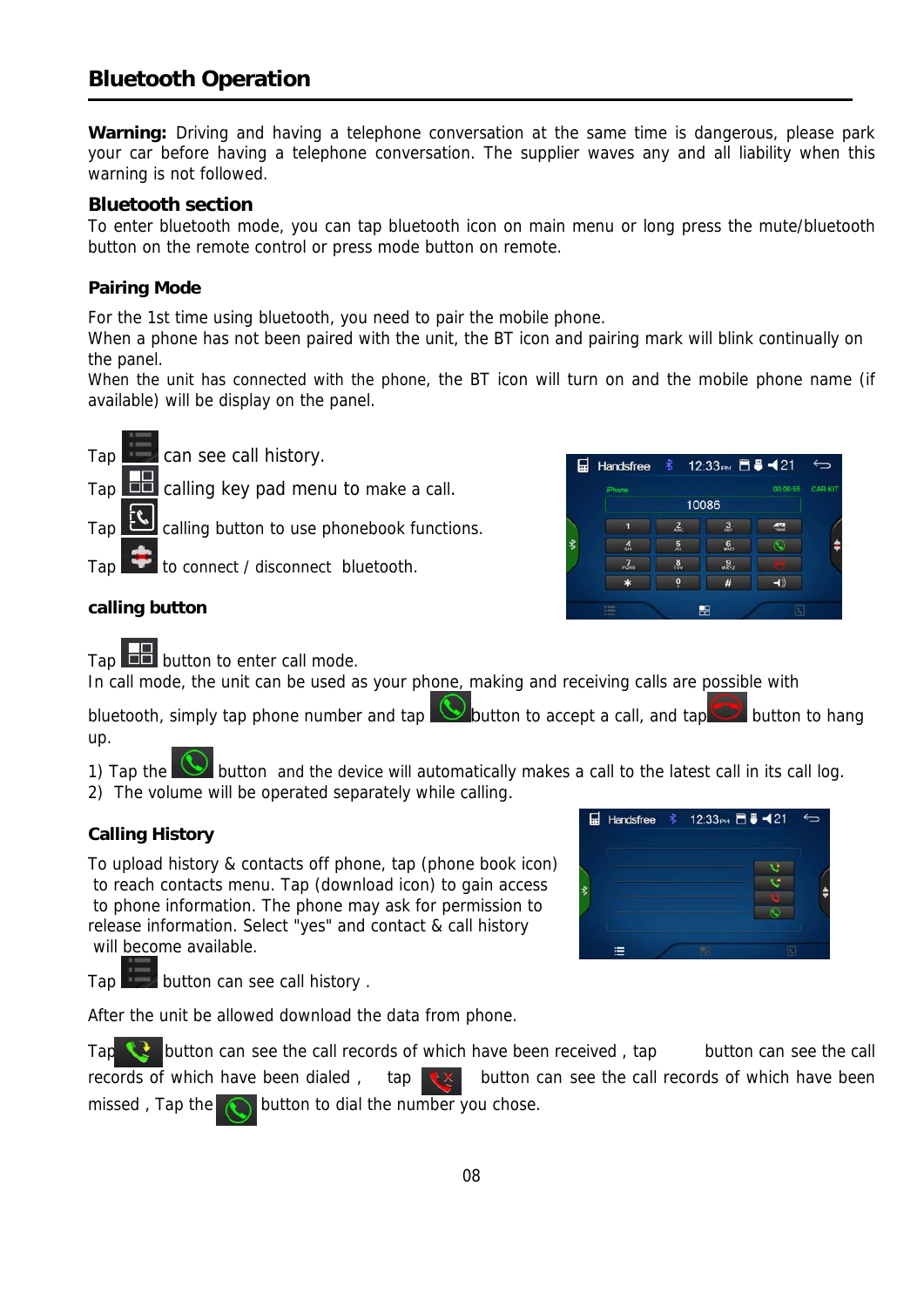#### **(A2DP) Streaming Music Mode**

#### **A2DP (Advanced Audio Distribution Profile) Music Player**

A2DP is a function which can receive the audio frequency signal from the mobile phone, amplified by the car audio and played out by the car speakers.

Notice: your mobile phone need to support A2DP.

Tap the buttons on the screen as shown, or press corresponding buttons (pause/play, stop, previous/next) on remote control to play, pause, play previous, or next music file.

| $\frac{1}{2}$ Streaming $\frac{1}{2}$ 2:33 $\frac{1}{2}$ $\frac{1}{2}$ $\frac{1}{2}$ $\frac{1}{2}$ $\frac{1}{2}$ |  |                  |  |
|------------------------------------------------------------------------------------------------------------------|--|------------------|--|
| $\frac{1}{\Phi}$                                                                                                 |  | JLY-Audio-BT7001 |  |
|                                                                                                                  |  |                  |  |
|                                                                                                                  |  |                  |  |

Tap music streaming icon on main menu to listen to music from your bluetooth device.

Tap **button to played and paused 'music' in bluetooth mode.** 

**HILLILL** 

 $Tap$   $\blacksquare$  and  $\blacksquare$  for previous and next.

### **Aux-In**

Aux-In MODE

To start Aux-In Mode, tap Aux-In icon from main menu screen. connect the external audio signal source to this unit will display "NOW PLAYING".

**Note**: Aux-In does not support a video display function. A "NO SIGNAL DETECTED" display will appear if

there is no audio signal input. Press the  $\leftarrow$  icon to to go back to the main menu.



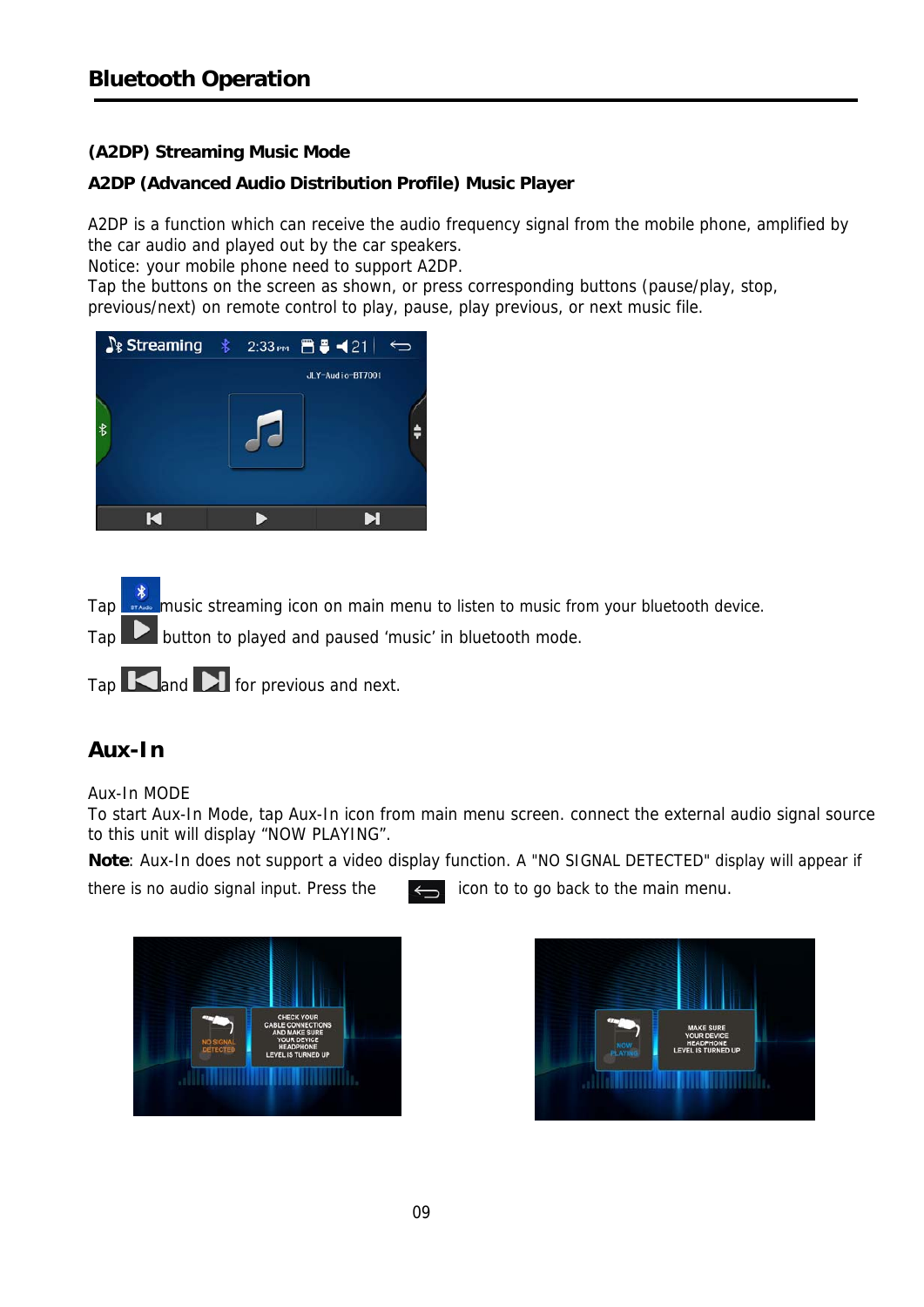# **Troubleshooting**

|         | Symptom                                                                                    | Cause                                                                                                                               | Remedy                                                                                                                                                                                                                                                                                                                                                                                                                       |
|---------|--------------------------------------------------------------------------------------------|-------------------------------------------------------------------------------------------------------------------------------------|------------------------------------------------------------------------------------------------------------------------------------------------------------------------------------------------------------------------------------------------------------------------------------------------------------------------------------------------------------------------------------------------------------------------------|
|         |                                                                                            |                                                                                                                                     |                                                                                                                                                                                                                                                                                                                                                                                                                              |
|         | Power does not turn<br>on<br>(No sound is                                                  | Fuse is blown                                                                                                                       | Replace with fuse of the same amperage. If<br>the fuse blows again, consult your store of<br>purchase                                                                                                                                                                                                                                                                                                                        |
|         | produced)                                                                                  | Incorrect wiring                                                                                                                    | Consult your local retailer                                                                                                                                                                                                                                                                                                                                                                                                  |
| General | No sound output when<br>operating the unit with<br>amplifiers or power<br>antenna attached | Power antennal lead<br>is shorted to ground,<br>excessive current is<br>required or remote<br>on the amplifiers or<br>power antenna | 1. Turn off the unit<br>2. Remove all wires attached to the power<br>antenna lead, check each wire for a<br>possible short to ground using an ohm<br>meter<br>3. Turn on the unit<br>4. Reconnect each amplifier remote wire to<br>the power antenna lead one by one. If the<br>amplifiers turn off before all wires are<br>attached, use an external replay to provide<br>remote-on voltage (excessive current<br>required) |
|         | Nothing happens<br>when buttons<br>are pressed<br>Display is not<br>Accurate               | Unit needs to be<br>Reset                                                                                                           | Using a pen or toothpick, press and release<br>the Reset button.<br>Reset button location please reference page 2<br>(button description).                                                                                                                                                                                                                                                                                   |
|         |                                                                                            | Panel or main unit<br>Connectors are dirty                                                                                          | Wipe the dirt off with a soft cloth moistened<br>with cleaning alcohol                                                                                                                                                                                                                                                                                                                                                       |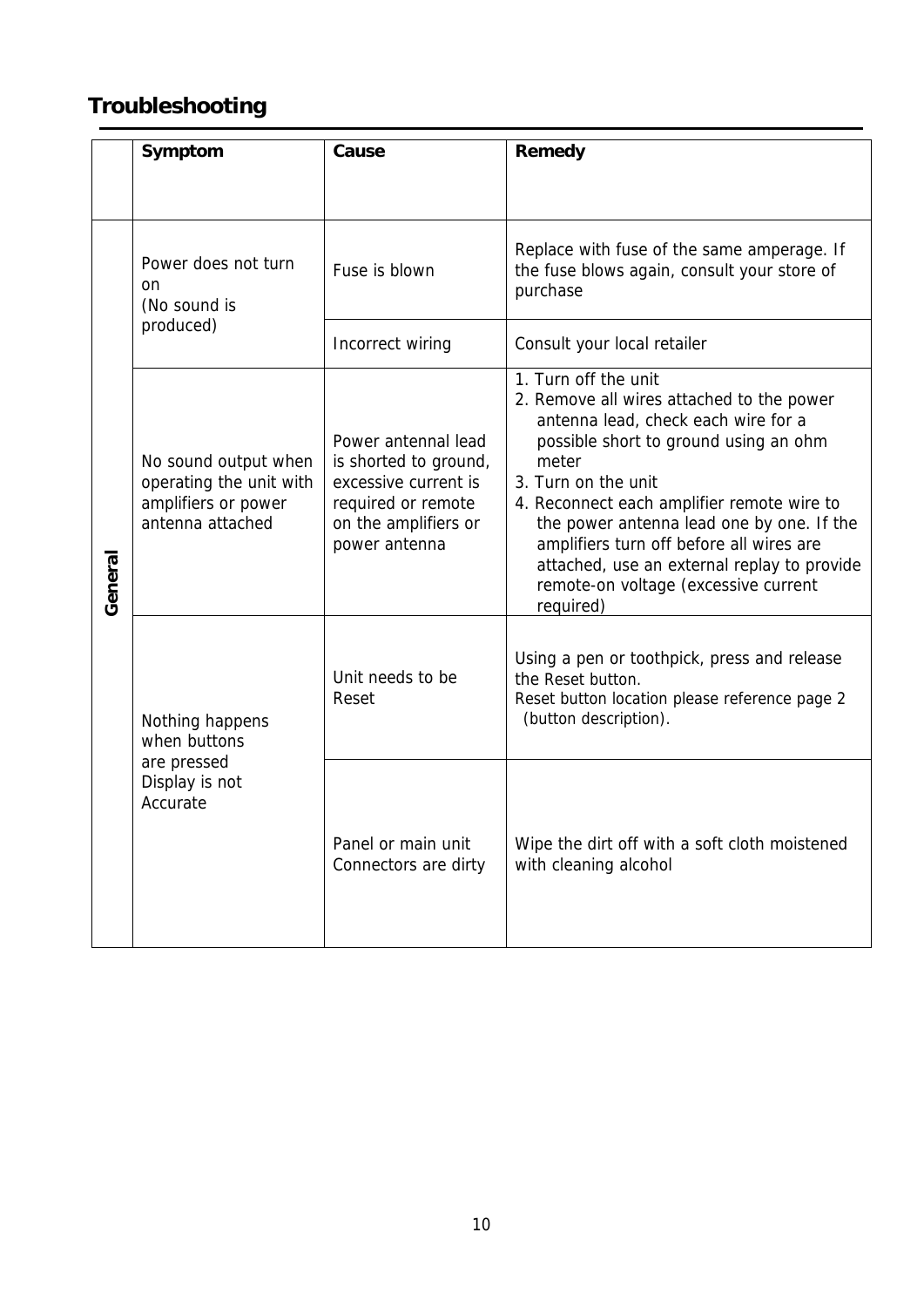# **Troubleshooting**

| symptom                                                                               | Cause                                                                   | Solution                                                                                              |  |
|---------------------------------------------------------------------------------------|-------------------------------------------------------------------------|-------------------------------------------------------------------------------------------------------|--|
|                                                                                       | The car ignition is not on                                              | If the power supply is properly connected<br>to the car accessory switch the ignition key<br>to "ACC" |  |
| No power                                                                              | The fuse is blown                                                       | Replace the fuse                                                                                      |  |
| No sound                                                                              | Volume is in minimum                                                    | Adjust volume to a desired level                                                                      |  |
|                                                                                       | Wiring is not properly<br>connected                                     | Check wiring connection                                                                               |  |
| The operation keys do<br>not work                                                     | The built-in microcomputer<br>is not operating properly<br>due to noise | Press the power button for about 10<br>seconds                                                        |  |
|                                                                                       | Front panel is not properly<br>fix into its place                       | to reset the unit                                                                                     |  |
|                                                                                       | The installation angle is<br>more than 30 degrees                       | Adjust the installation angle to less than 30<br>degrees                                              |  |
| Sound skips                                                                           | The disc is extremely dirty<br>or defective                             | Clean the compact disc/try to play a new<br>one                                                       |  |
| The radio does not<br>work, the radio station<br>automatic selection<br>does not work | The antenna cable is not<br>connected the signals are<br>too weak       | Insert the antenna cable firmly select a<br>station manually                                          |  |